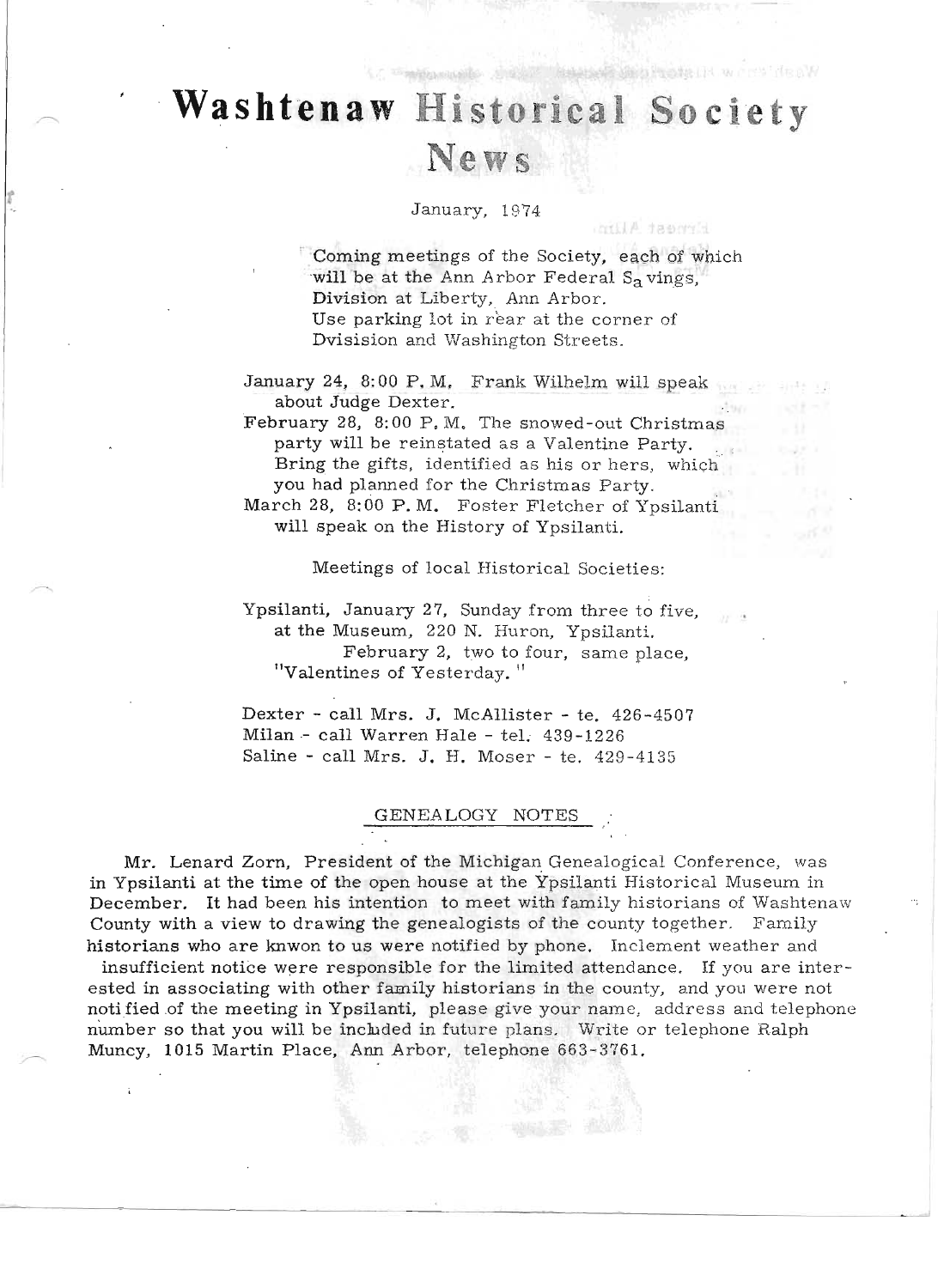sal Socia

άċ

#### MEMORIAM **IN**

Ernest Allmendinger Helene Allmendinger Mrs. Clair Griffin Elsa Haller Hildegarde Heusel

**SASSED BOY** 

Mrs. Elizabeth James Hudson T. Morton Mrs. B. Frank Ohlinger Mrs. Nathalie Sallade Elizabeth Slack

#### Dyistron and Juni

At the rising of the sun and at its going down we remember them-At the blowing of the wind and in the chill of winter-we remember them. At the opening of the buds and in the rebirth of spring-we remember them. At the blueness of the skies and in the warmth of summer-we remember them. At the rustling of the leaves and in the beauty of autumn-we remember them. At the beginning of the year and when it ends-we remember them. When we are weary and in need of strength-we remember them. When we are lost and sick at heart-we remember them. When we have joy we crave to share-we remember them. When we have decisions to make-we remember them. When we have achievements that are based on theirs-we remember them. As long as we live, they too will llve; For they are now a part of us, -as we remember them.

### Written by Jack Riemer and Sylvan Kamens

GENT AL

Of all the many memorials I have read none seemed quite so beautiful as this which appeared on the Memorial leaflet of the Beth Israel Congregation in September of 1973. They have graciously consented to our use of it.



Sit as multi eoligere mongon () Là Orix con tuire ston laste. He t medaiovo una misb. It ni gali anni 9/2 in ball i' i et Ilk, nov sera e vistana sig all'ista a seria Pla

--Lydia Muncy.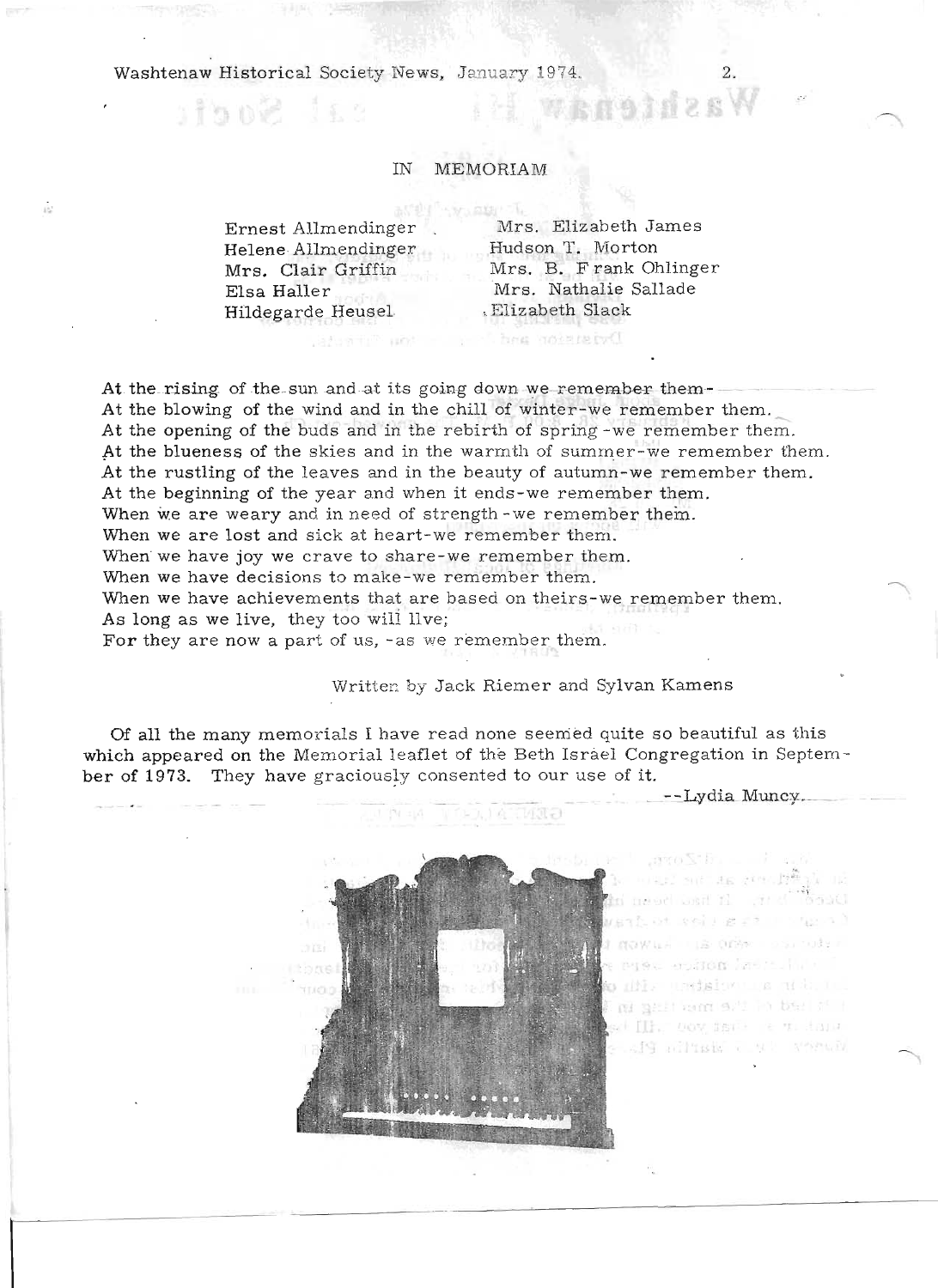

### 'OUR'' ALLMENDINGER ORGAN

"Our" Allmendinger organ is a beautiful instrument. The "General History of the Music Trades of America (New York) which Bill and Bill published in 1891 from the archives of Steinway & Sons, contains an interesting article about "The Allmendinger Piano and Organ Company, as follows:

"The history of Mr. David F. Allmendinger, superintendent of this company, is, up to the year 1888, the history of the company, as to him alone, prior to that year, was due the progress made in the manufacture of the "Ann Arbor" organ. Mr. Allmendinger was born in 1848, in Wurtemberg, Germany, and went to Ann Arbor, Michigan, three years later. In 1863 he was apprenticed to the trade of cabinet making, and became very proficient in the arts of turning and fancy carving. In 1868 he entered the pipe and organ factory ofG. F. Gardner, formerly foreman of the pipe organ factory of Walker & Co., Ludwigsberg, Germany. Shortly afterward Mr. Allmendinger wasentrusted with the tuning and voicing of the Vienna flute pipes, and with other difficult work. On the retirement of Mr. Gardner in 1871 Mr. Allmendinger purchased a portion of the former's tools and material, and began to make organs on his own account. In that year he built his first reed organ-still in use in one of Ann Arbor's churches. This and several other organs, both reed and pipe, were built in a room in his dwelling. In 1880 he erected a frame building, 22 x 42 ft., and made and sold a considerable number of organs. In 1888 the demand for his organs exceeded his powers of supply, and some of Ann Arbor's business men, having noted. his ability and progress, went into business with him . The Allmendinger Piano and Organ Co. was incorporated, and a four-story brick factory was built and equipped with first-class facilities for the production of Ann Arbor organs. .

"Mr. Allmendinger has invented many improvements in reed organs, among them being an expression indicator, whereby the quantity of air in the bellows can be ascertained at a glance; a removable dust protector; an improvement in the hinging of the fall board; an automatic key slip, and a mouse-proof attachment. "

The Chapman History of Washtenaw County published in 1881 has some information about Mr. Gartner which is interesting th ugh it varies slightly from the above. Neither account carries one important fact - Mr. Allmendinger married his boss's daughter!

"in the year 1867 G. F. Gartner & Son e ablished the Organ Works for the manufacture of pipe and reed organs. He employed several hands and being from Germany and a first - class workman he manufactured all his works by hand.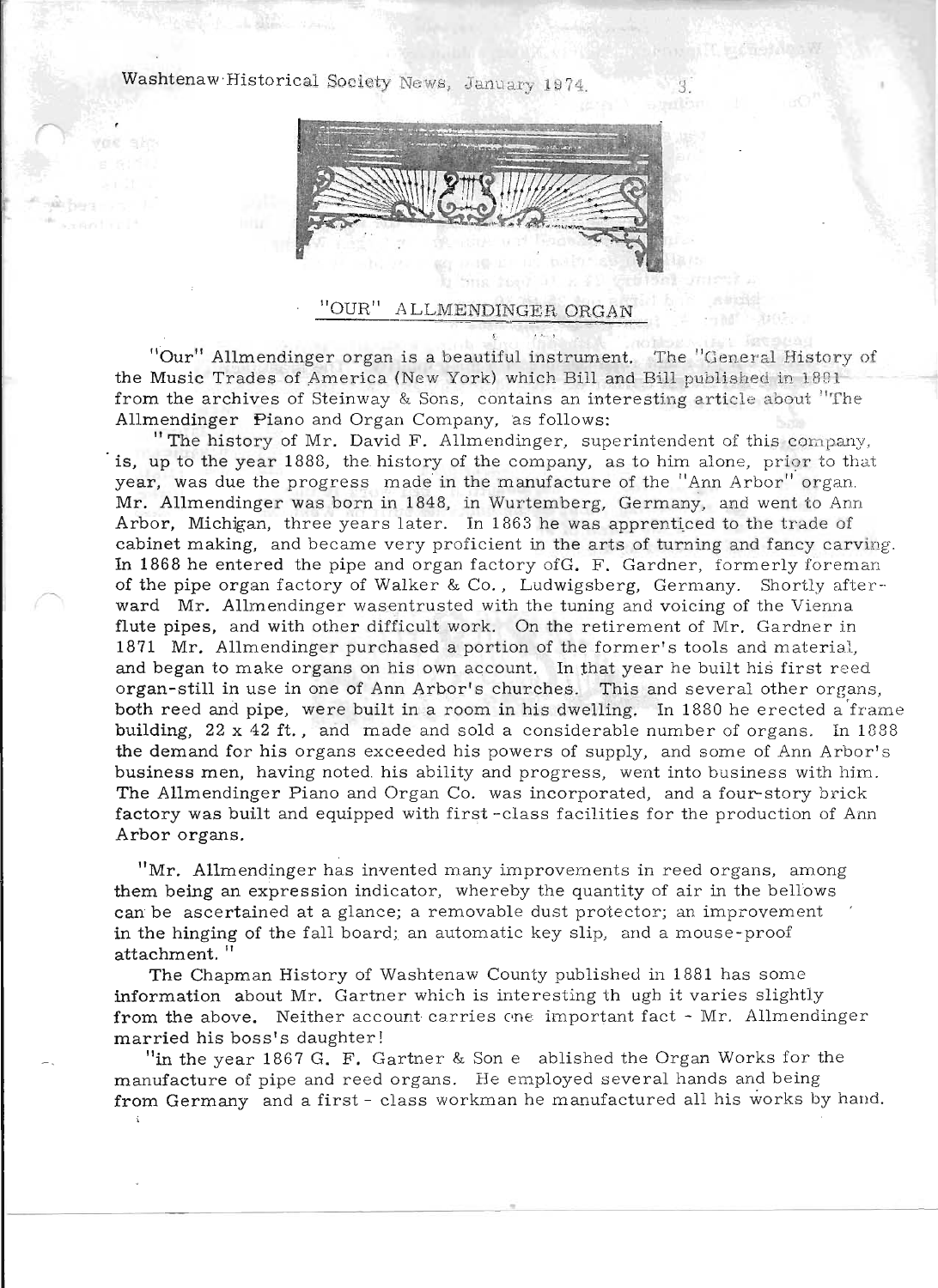rotal T wake Hes

## "Our" Allmendinger Organ.

He found after some 5 years that this style of work did not suit the people any better than that manufactured by machinery, and also was not as profitable a business as was first supposed. He closed up his business in 1872. In this organ works there was a young man named D. F. Allmendinger who had entered the works when first started, and mastered the business, and when Nr. Gartner closed his business he opened the Ann Arbor Organ Works. At first the business was small and carried on in one part of his dwelling. house, but in 1880 he built a frame factory 24 x 40 feet and two stories high. He has in his employ 3 workmen, and turns out 25 to 30 organs per year. His annual sales foot up to \$2500. Mr. A. furnished 3 churches in A.A. with pipe organs and they gave general satisfaction. Although only doing a small business at present, yet he turns out pipe and reed organs of a good quality. The manufactury is situated on the northwest corner of 1st and Washington Streets.<sup>"</sup>

We are indebted to two of Mr. Allmendinger's daughters, Mrs. Julia Murray, and Mrs. Rose Wuerth, still living in Ann Arbor, for additional interesting material about the family which will appear later either in the Sesquicentennial Journal or in the Ne wsletter. Examples of Mr. Allmendinger's artistry in wood carving are found in the beautiful grill work in the archway between the parlor and sitting room of the home he built on West Washington Street, which has been the home of Judge and Mrs. Murray for many years. The grill is illustrated at the beginning and ending' of this article. .



#### ANOTHER "GUESS WHO"

Mr. Reed Brook was born on Ashley Street in Ann Arbor, December 10, 1895. The family moved to Toledo when Reed was still very young.

His ancestors were part of the Palatinate group of German immigrants who waited in England for months for a ship to take them to America. They were in New York State as early as 1709., and in the Penn Yan area of'that state in the early part of the 19th century. The exact date the family came to Michigan is not certain, but Grandfather Brook was born on a farm west of Whitmore Lake in 1860.

Reed was six years old when the family moved into a rented house on East Shore Drive, Whitmore Lake. Father Brook was a carpenter, and often had ten or twelve men working under him. Wages were about \$1.00 a day. In 1903 they moved into their own home which he had built near the house they had rented.

The Whitmore Lake School in those days went through the 10th grade. finish high school one had to go to Ann Arbor. Transportation being poor and money scarce, Reed's formal schooling ended at that point. With a consuming interest in history he has continued an active program of self-education.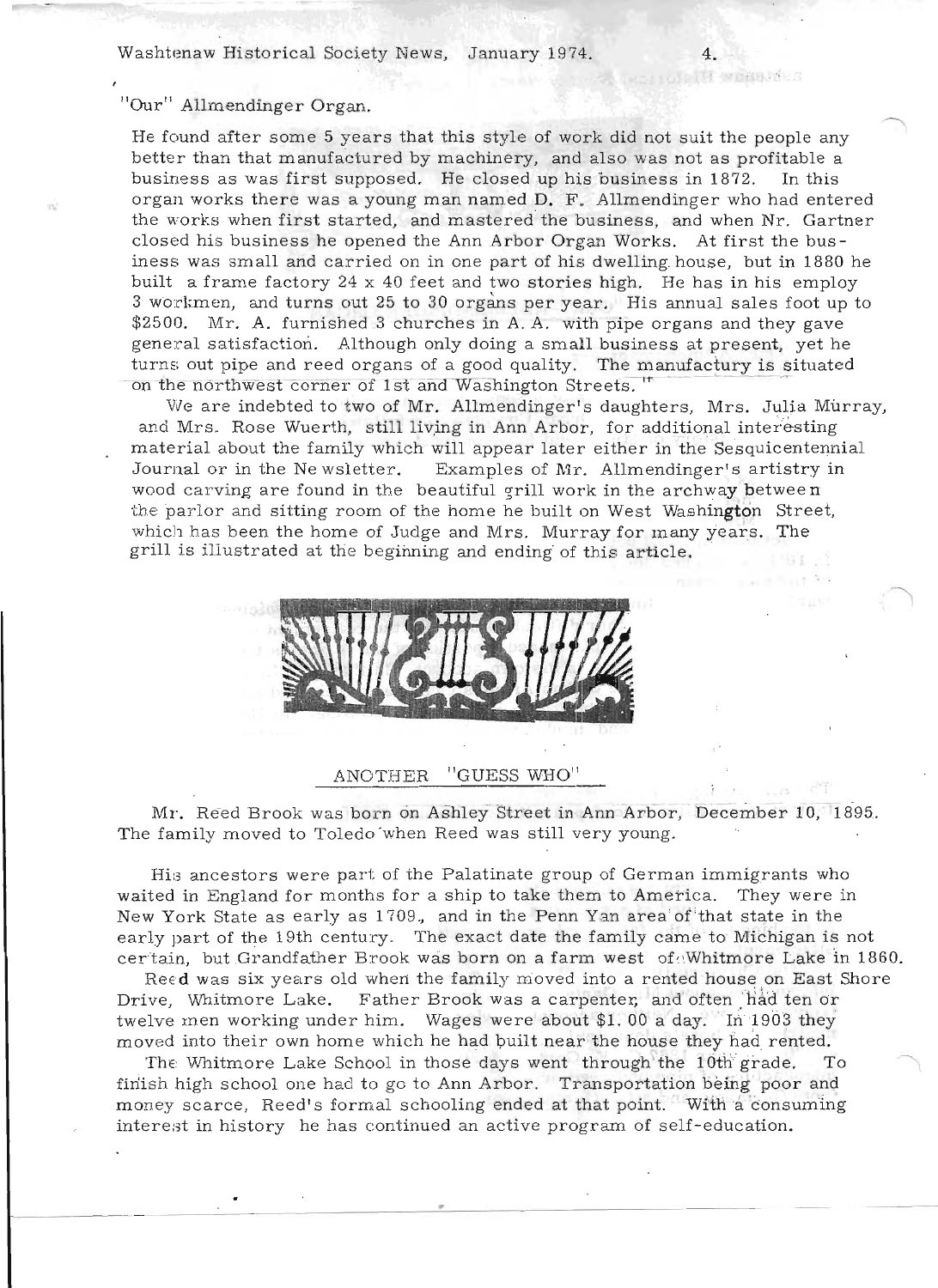.. .'

Guess who?<br>In August of 1917 he joined the army. Because he was an expert shot he was an instructor on the rifle range for a time. Later the training in carpentry he had received from his father became apparent and he was put in charge of a detail of 33 men rebuilding Camp Sheridan. Returning from military duty he worked for the ice company for a year or so.

November 16, 1920, he took the Civil Service examination for Mail Carrier and received his appointment in April, 1920. For eight year, he traveled his long nd received his appointment in<br>oute behind a team of borses.

route behind a team of horses.<br>Much of Northfield Township is low land, so even after switching to a Model T there witching to a model 1 there  $\frac{1}{3}$ ere many weeks in the spr when he would have to use<br>horses. Even the high wheeled Model Twould often get stuck, particularly near' the corner of particularly near the corner of<br>North Territorial and Nollar or in Territorial and Nonai Roads. In 1933 the route was<br>sixty miles long, the southern



limit being St. Patrick's Catholic Church, Nollar Road the eastern, Whitmore Lake Road the western limit, and Eight Mile Road the northern.



He was officially retired from the Postal Service April 1, 1948, after a series of heart attacks. He did not carry the mail during after a series of heart attacks. He did not carry the mail during<br>The last fifteen months prior to his retirement as he had accumu-. lated that many months of sick leave. His faithfulness to his job lated that many months of sick leave.<br>no doubt undermined his health.

> From 1948 to 1952 Mr. Brook served as treasurer of Northfield Township and assisted the treasurer for an additional sixteen years. He has served on a variety of township boards as well as the Area Study Committee for Washtenaw County which

resulted in the consolidation of many of the rural schools. The Reed Brooks have a daughter of whom they are justly proud.

Although poor health now makes it impossible for him to attend evening meetings he has long been an active member of the Washtenaw County Historical Society; serving faithfully on the Board as the representative of his area. He has written a history of the Whitmore Lake MethodistChurch as well as the. history of the Whitmore cemeteries and the naming of Whitmore Lake. In the course of the interview Mr.



Reed Brook touched on many interesting facts about Whitmore Lake which will be covered in a later article.

\* \* \* \* \* \* \* \* \* \*

The letter on the following page is published without comment other than to mention that Capt. James T. Morton was grandfather of Hudson T. Morton, Jr.